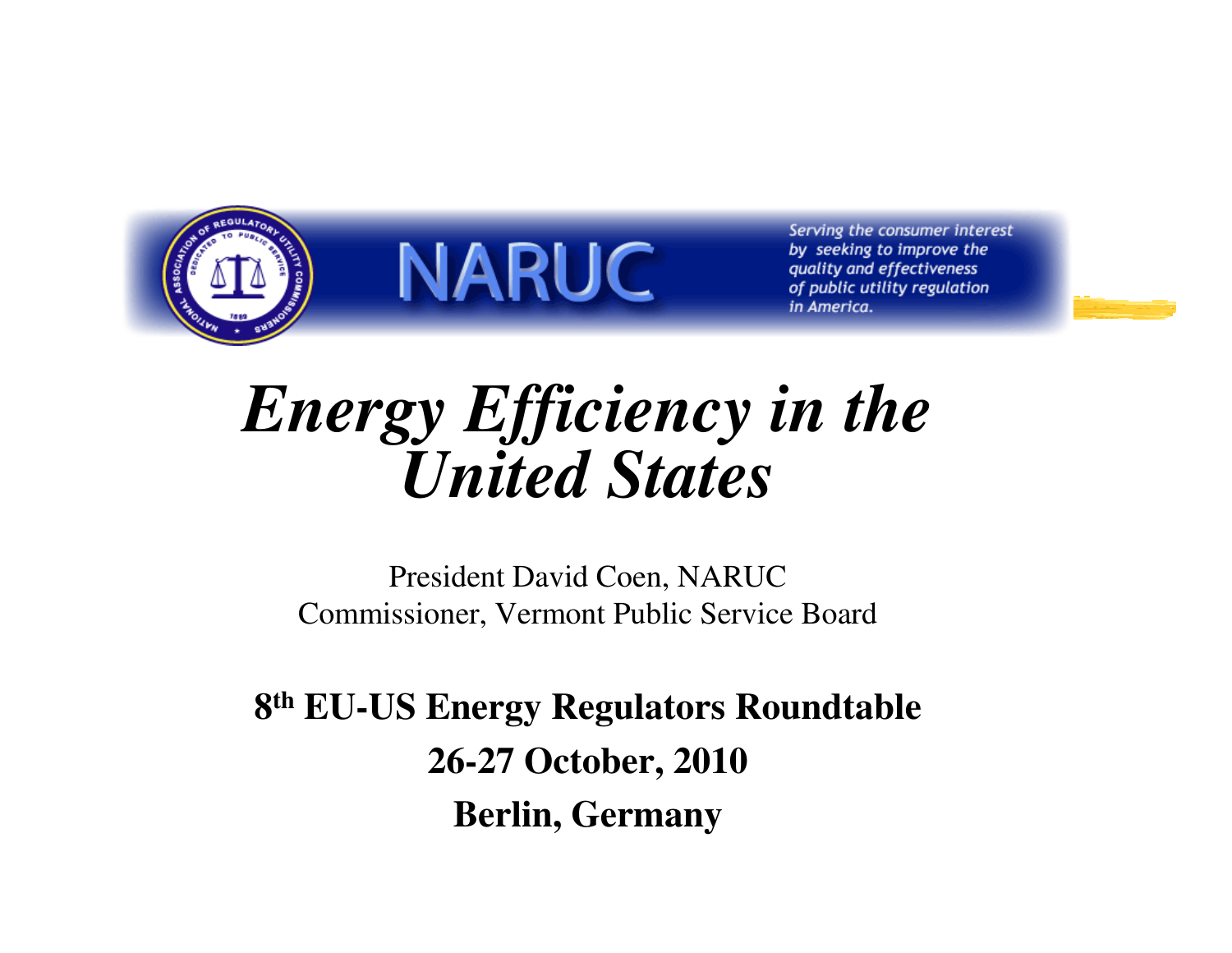

### Introduction

- $\bullet$ 80% by 2050
- Trancitionin • Transitioning to a low-carbon Economy
- • Most inexpensive resource to achieve this goal
	- •• Energy Efficiency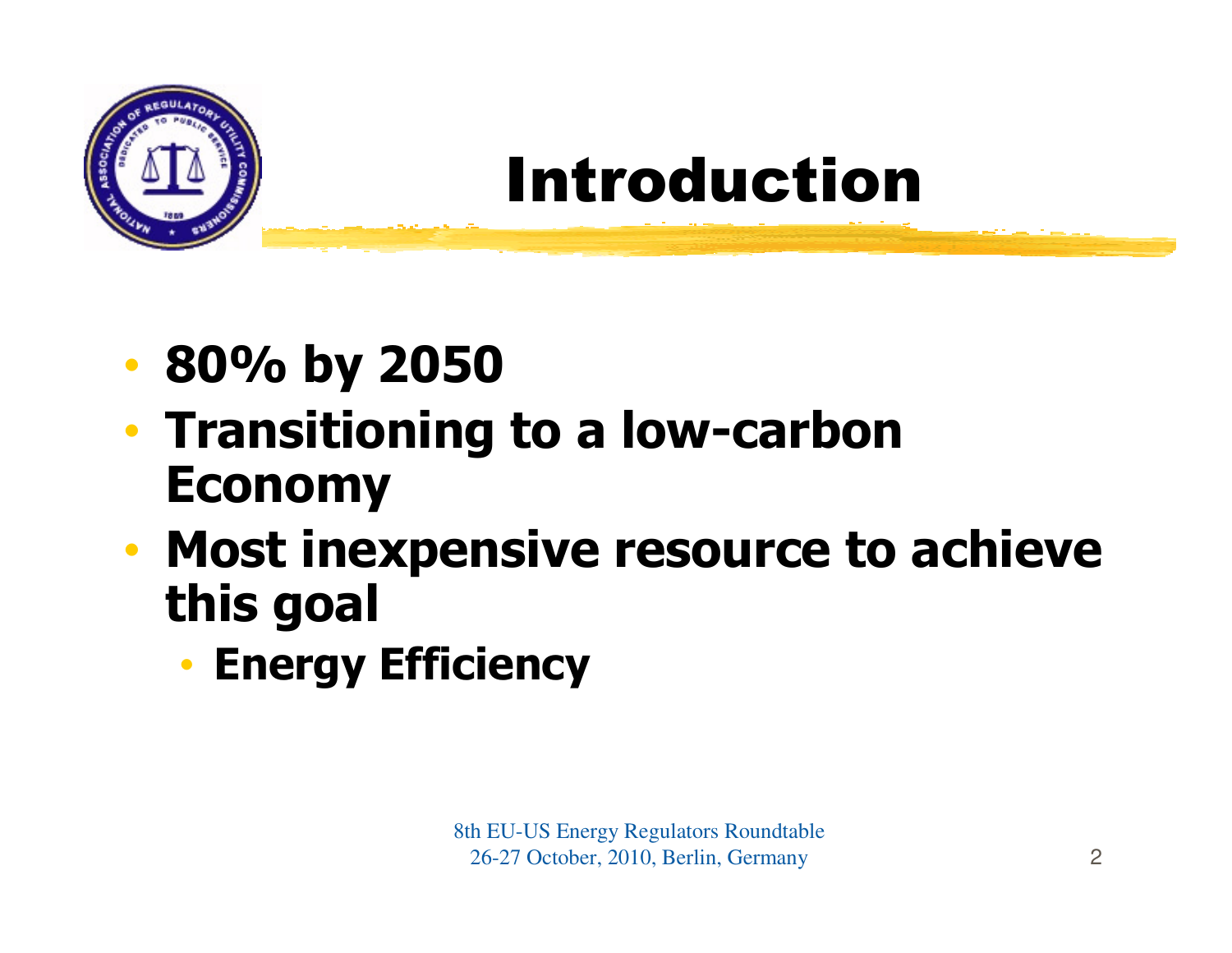

## Overview of Energy Efficiency in the US

- $\bullet$  Activity at the State level
	- $\bullet$ Limited Federal Involvement
- $\bullet$  Considerable variation among programs
	- $\bullet$ Implementation, goals, budgets
- $\bullet$ • Electric efficiency v. Heating efficiency

8th EU-US Energy Regulators Roundtable 26-27 October, 2010, Berlin, Germany $\mathbf{y}$  3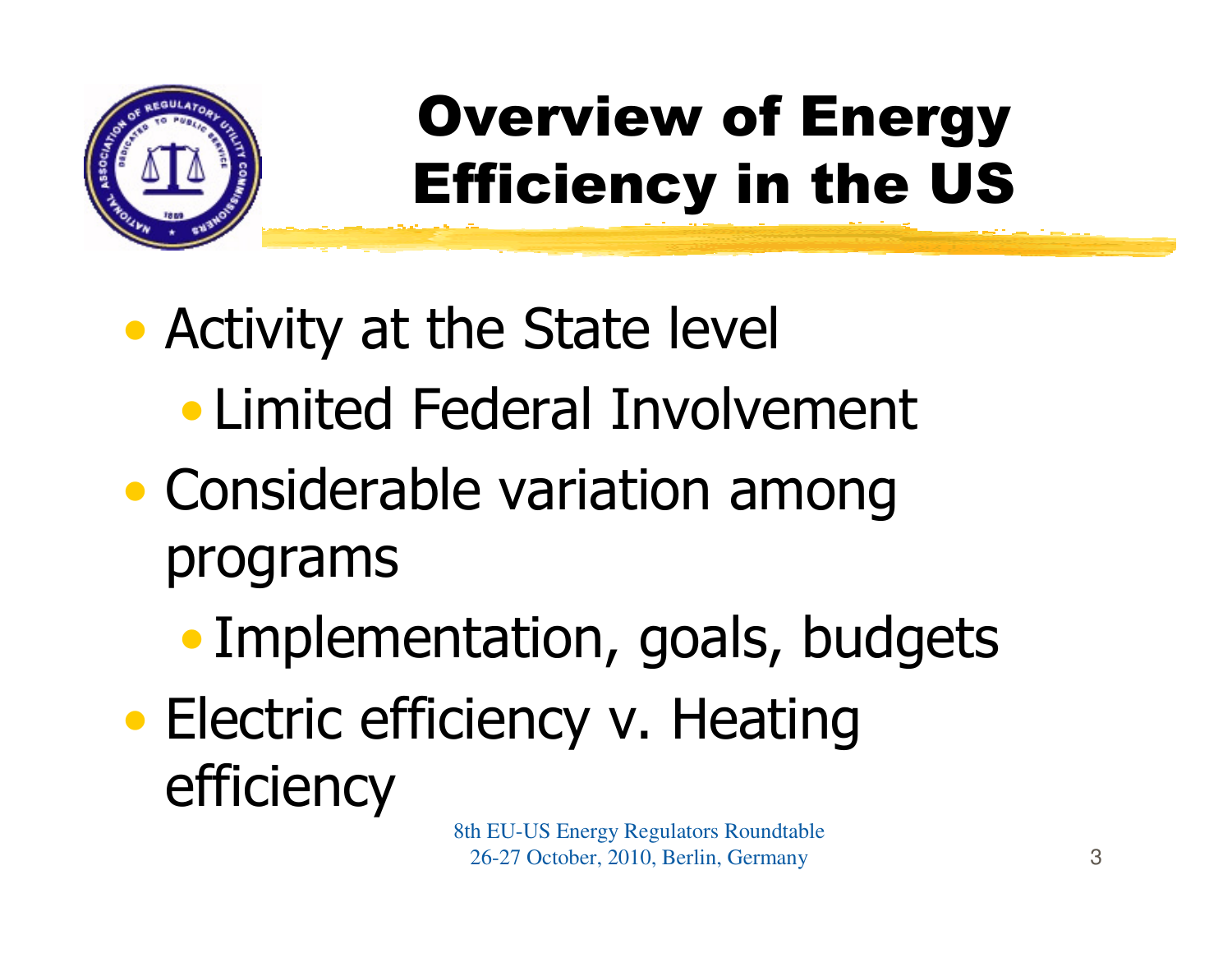

## Implementation of Efficiency Programs

#### $\bullet$ **• Efficiency Providers**

- Utility v. Third Party
- $\bullet$ **Goals**
- $\bullet$  Budgets
	- •Percentage of retail sales v. set budget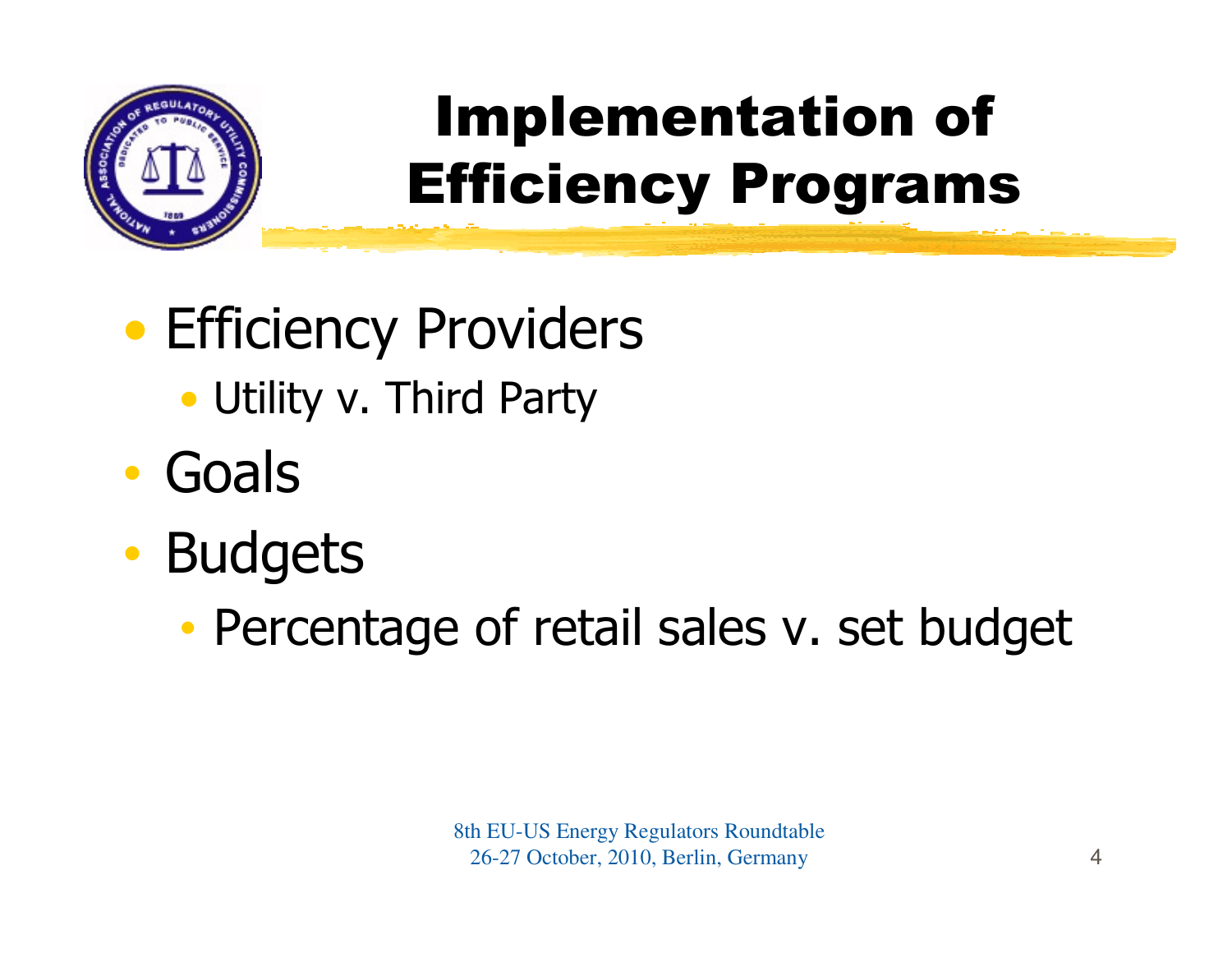

# FundingEnergy Efficiency

- •System benefits charge
- $\bullet$ • Rate Recovery for utilities
- •• Tax credits
- •Low interest loans
- $\bullet$ Regional Greenhouse Gas Initiative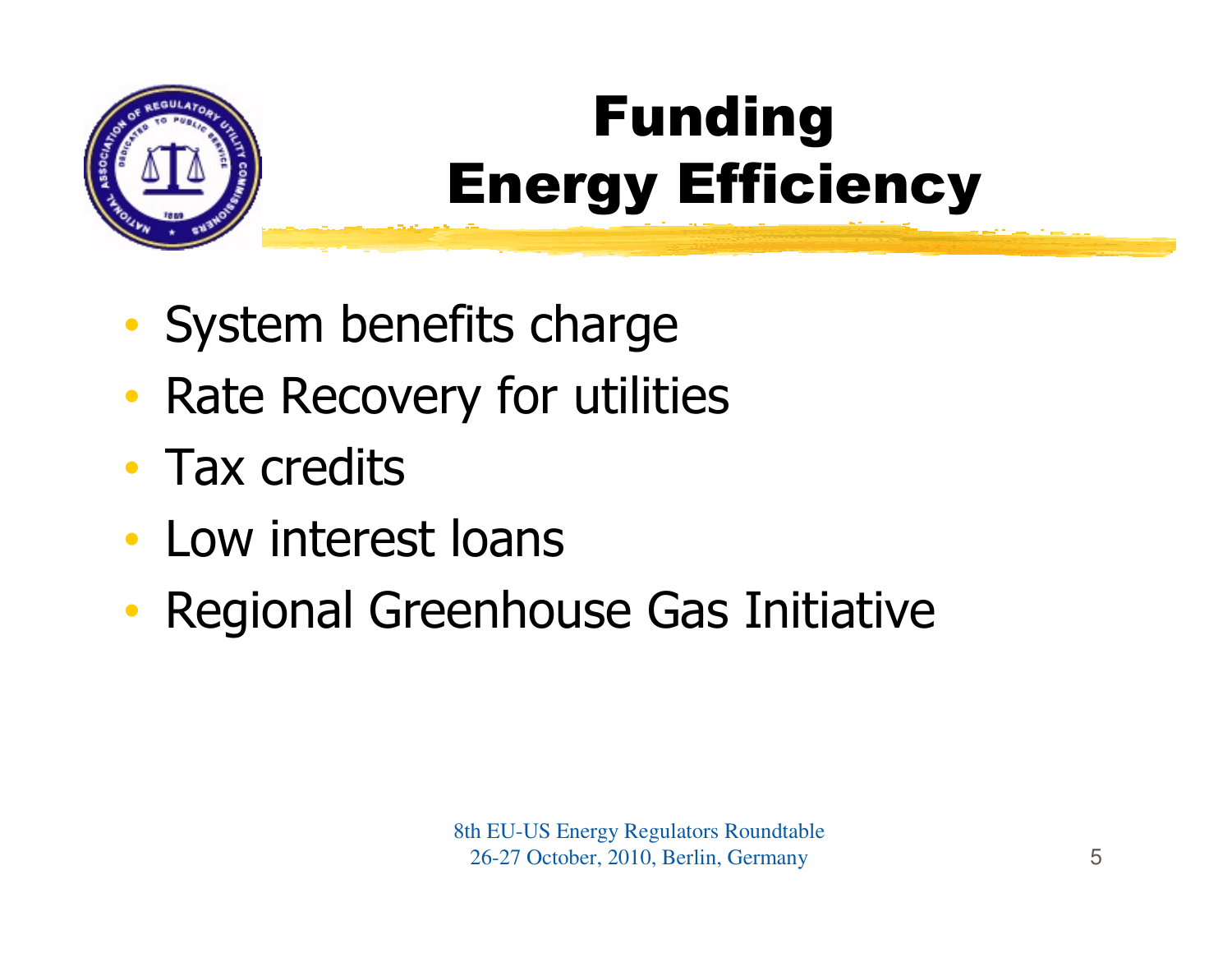

### Regional Greenhouse Gas Initiative

- $\bullet$ 10 Northeastern US states
- •Auction of CO2 allowances
- •• Proceeds from auctions
	- $\bullet$  25% minimum snendin 25% minimum spending requirement
	- •• energy efficiency
	- renewahle enerr • renewable energy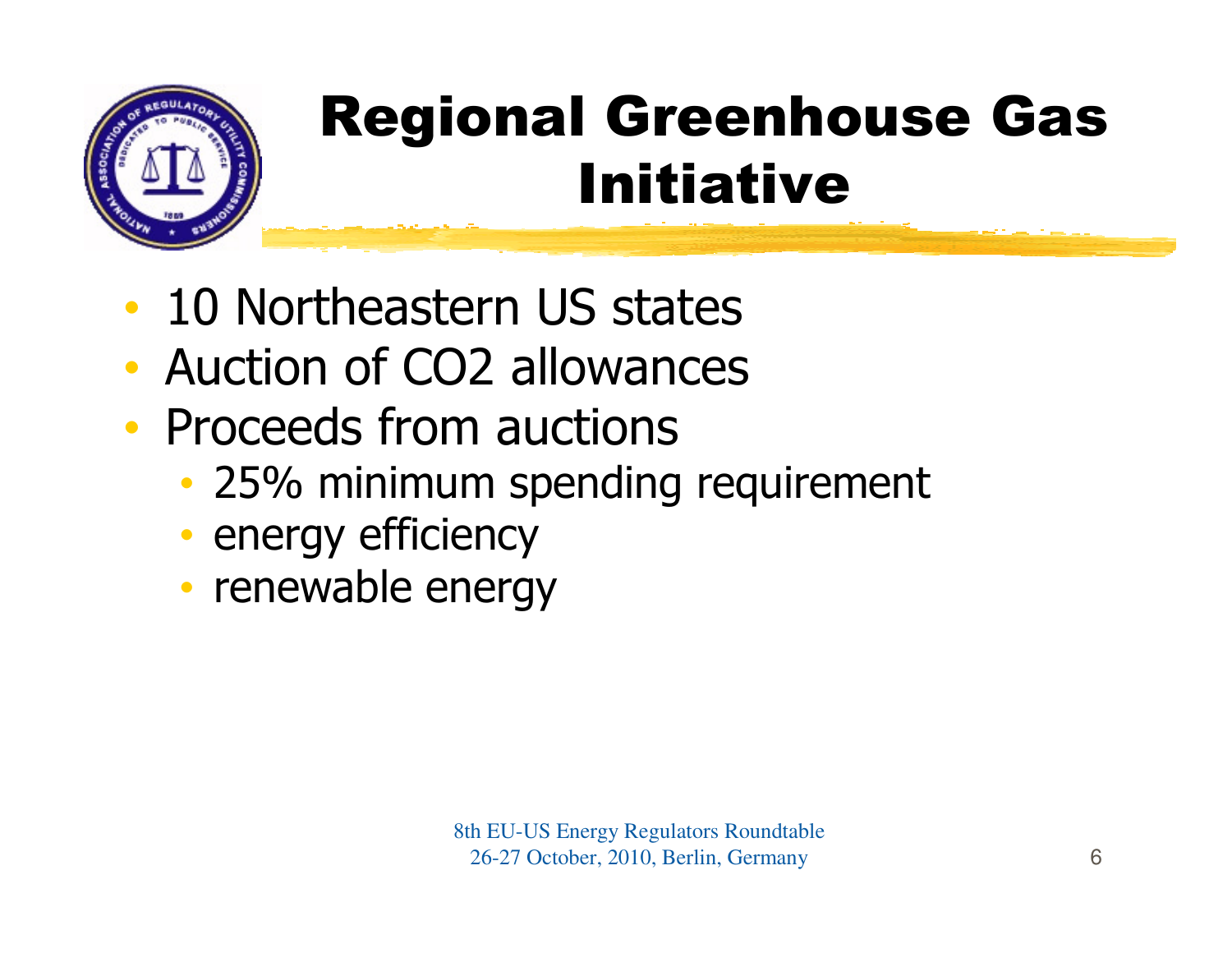

#### Energy Efficiency and Transmission

- $\bullet$  Least cost planning
	- Ensuring that the most cost-effective solution is •implemented
- Coordinated system planning
	- Including efficiency in the discussion •
- Geographic targeting
	- Deferring T&D upgrades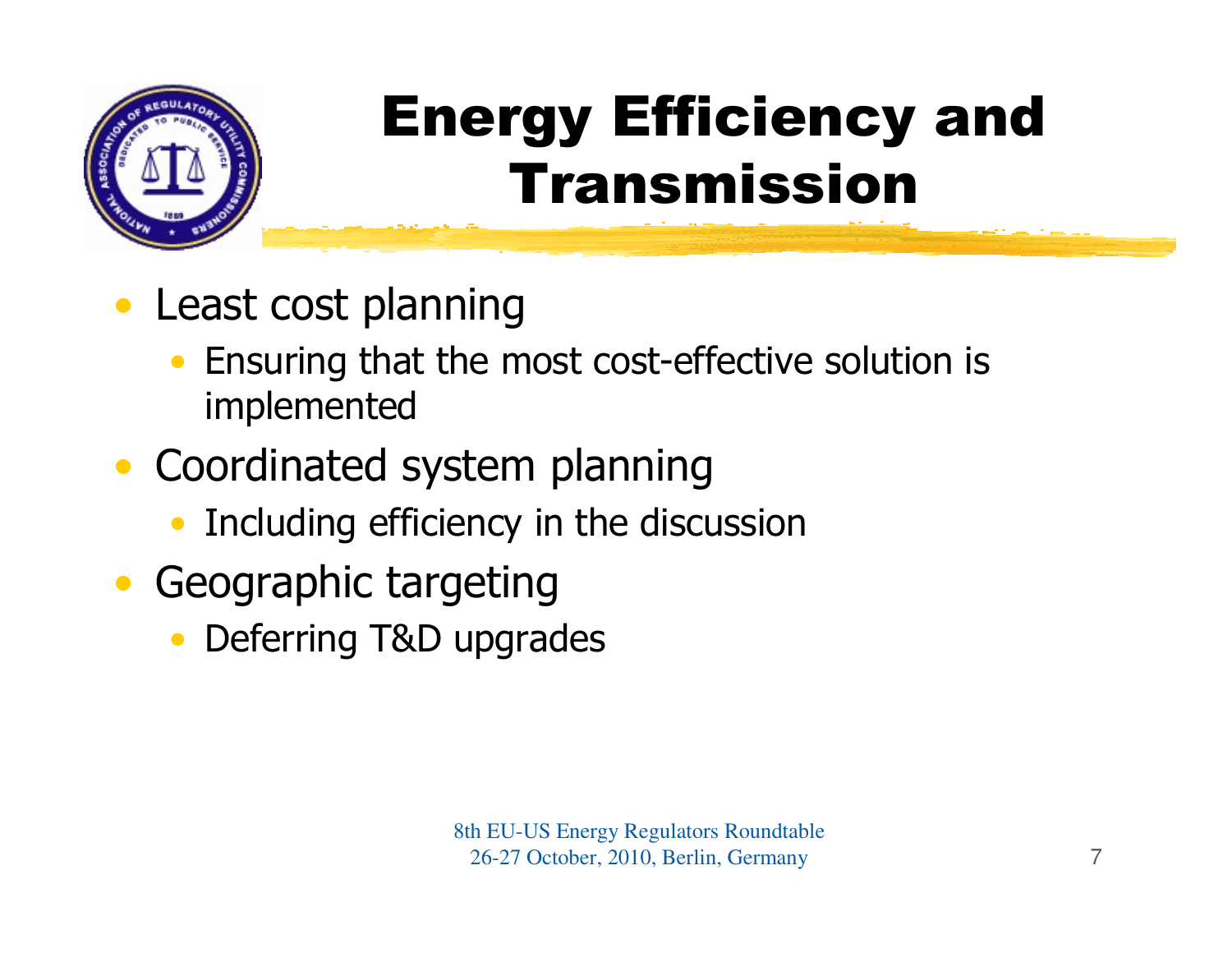

#### Energy EfficiencyMeasurements of Success

#### $\bullet$ Vermont

- •Negative load growth
- $\bullet$ • TRB - \$112 million benefit<br>Coet of 2.7 september kWb
- •Cost of 3.7 cents per kWh
- • $\cdot$  CO<sub>2</sub> reduction